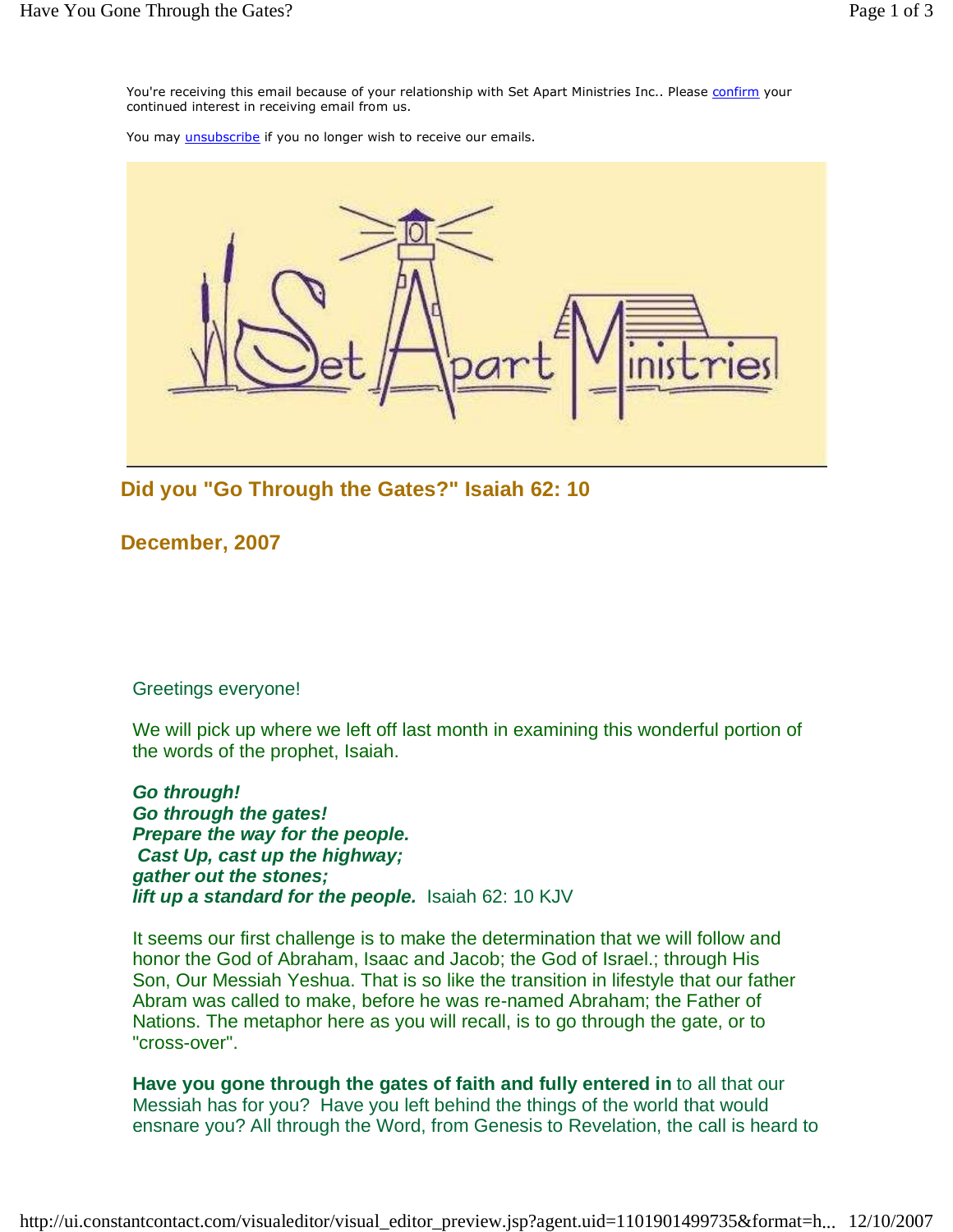be separate, be set apart, from the things of the world. Enter in more and more fully to our Messiah's plans for you.

When we have committed our all to our God, we generally discover that we want to please Him out of our love for Him. Of course, it is also true that as we look to Him, he brings to mind new awareness of ways we are not fully submitted to Him. Rarely--really never-- an easy process, this refining is nevertheless part and parcel of our faith becoming mature in Messiah.

This message is not limited to this portion of Scripture but is evident all through the prophets and the New Testament as well. What are we to "turn to face"? Our understanding here at Set Apart Ministries is that we are to examine ourselves to learn of any way in which we have given greater importance to our own perceptions or preferences than to our God's and then bring that knowledge face to face with Him. He disciplines those He loves is an oft repeated concept: Job 36: 5- 16, Proverbs 13: 24, 2 Corinthians 7: 10; Hebrews 12: 6. click here for a well written article on this concept, though we are not necessarily recommending the entire site.

As we learn to be set apart, we make both inward and outward changes in our lives. It is also true that we are to then be a part of encouraging others to do the same. Going through the gates as we enter fully into Messiah is involved; both figuratively now and physically in the greater Exodus that is to come.

Jer 16:14-16 Therefore, **behold, the days come, saith the LORD, that it shall no more be said, The LORD liveth, that brought up the children of Israel out of the land of Egypt; BUT, The LORD liveth, that brought up the children of Israel from the land of the north, and from all the lands whither he had driven them**: and I will bring them AGAIN into their land that I gave unto their fathers. Behold, I will send for many fishers, saith the LORD, and they shall fish them; and after will I send for many hunters, and they shall hunt them from every mountain, and from every hill, and out of the holes of the rocks.

There is also the sense of **going back out** "through the gates" to prepare the way, smooth it, be a forger of paths, once we have drawn our strength, discernment and equipping from Messiah. In some ways it seems imperative that we actually have gone in so that we are equipped to look back and encourage those who come after. Yet it is also true, that our obedience to **just go in at all** is a witness to others and is actually being a part of the highway of return itself! If we understand that Messiah is the First and the Last and that He has known the end from the beginning, we can see the pictures He has laid out for us of what was and what will be.

The word for "**Prepare" is Strongs 6437 pa nah** which means to turn, or by implication to face; to appear, look, appear at [even-] tide behold, cast out, come on, x corner, dawning, empty, go away, lie, look, mark, pass away, prepare, regard, have respect. "**The"** is a definite article that clearly indicates one, not one of many; and **"way" is from Strongs 1870 darek related to 1869** to tread, by implication to walk, a road, as trodden; figuratively for a course of life or mode of action. The